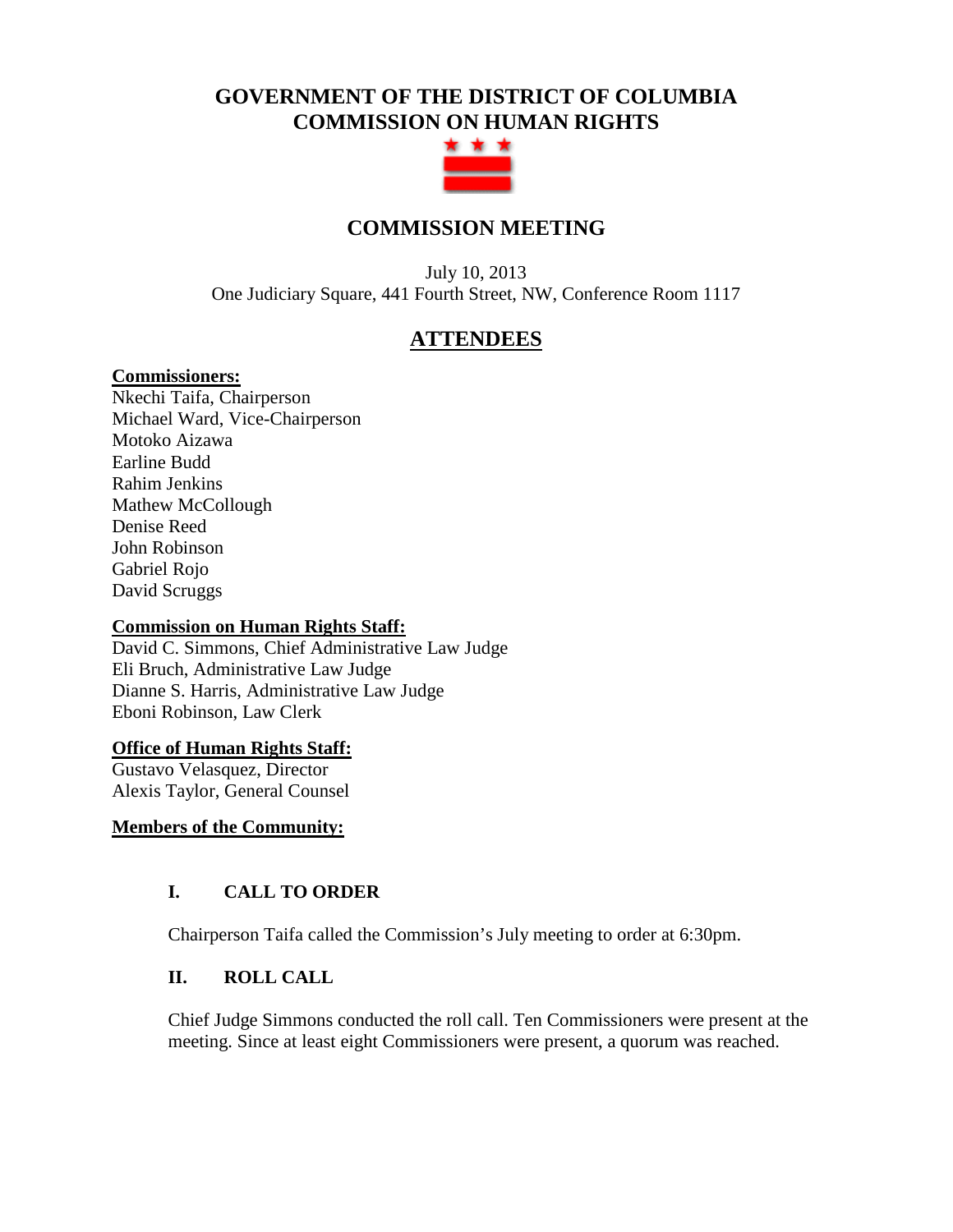## **III. ADOPTION OF THE MINUTES FROM THE MARCH MEETING AND CIRCULATION OF THE INFORMAL MAY COMMISSION MEETING**

The Commissioner adopted the Commission's March meeting minutes and approved the Commission's May informal meeting.

## **IV. REPORT OF THE OFFICE OF HUMAN RIGHTS**

Director Velasquez gave the report on behalf of the Office and gave a brief overview of its performance since the last Commission meeting.

Director Velasquez provided the Commissioners with detailed statistics on OHR's performance in May and June 2013. Thus far in FY 2013, OHR's total settlement benefits to date are \$1,586,675.45.

Thus far in FY 2013, OHR has issued 13 probable cause determinations.

Director Velasquez told the Commissioners that OHR intends to provide funding for the Commission's annual event in December. The Commissioners were asked to begin thinking about this year's event because the money must be spent or obligated by September  $30<sup>th</sup>$ .

## **V. REPORT OF THE COMMISSION ON HUMAN RIGHTS**

Chief Judge Simmons delivered the report of the Commission and presented an overview of its performance since the last Commission meeting.

The Commission currently has a docket of 14 Commission cases, 5 OHR cases, and 5 CBX appeals.

Thus far in FY 2013, the Commission closed 6 Commission cases, 4 Office cases and 3 CBX cases. Chief Judge Simmons expects to reach many of the Commission's closure goals for the fiscal year.

Chief Judge Simmons introduced Eboni Robinson, the Commission's summer law clerk, to the Commissioners.

## **VI. OLD BUSINESS**

Report of the Education Efforts Concerning Returning Citizens

Chairperson Taifa informed the Commissioners that the Office of the Attorney General issued an opinion denying the Commissioners the authority to hold an educational briefing on issues pertaining to Returning Citizens.